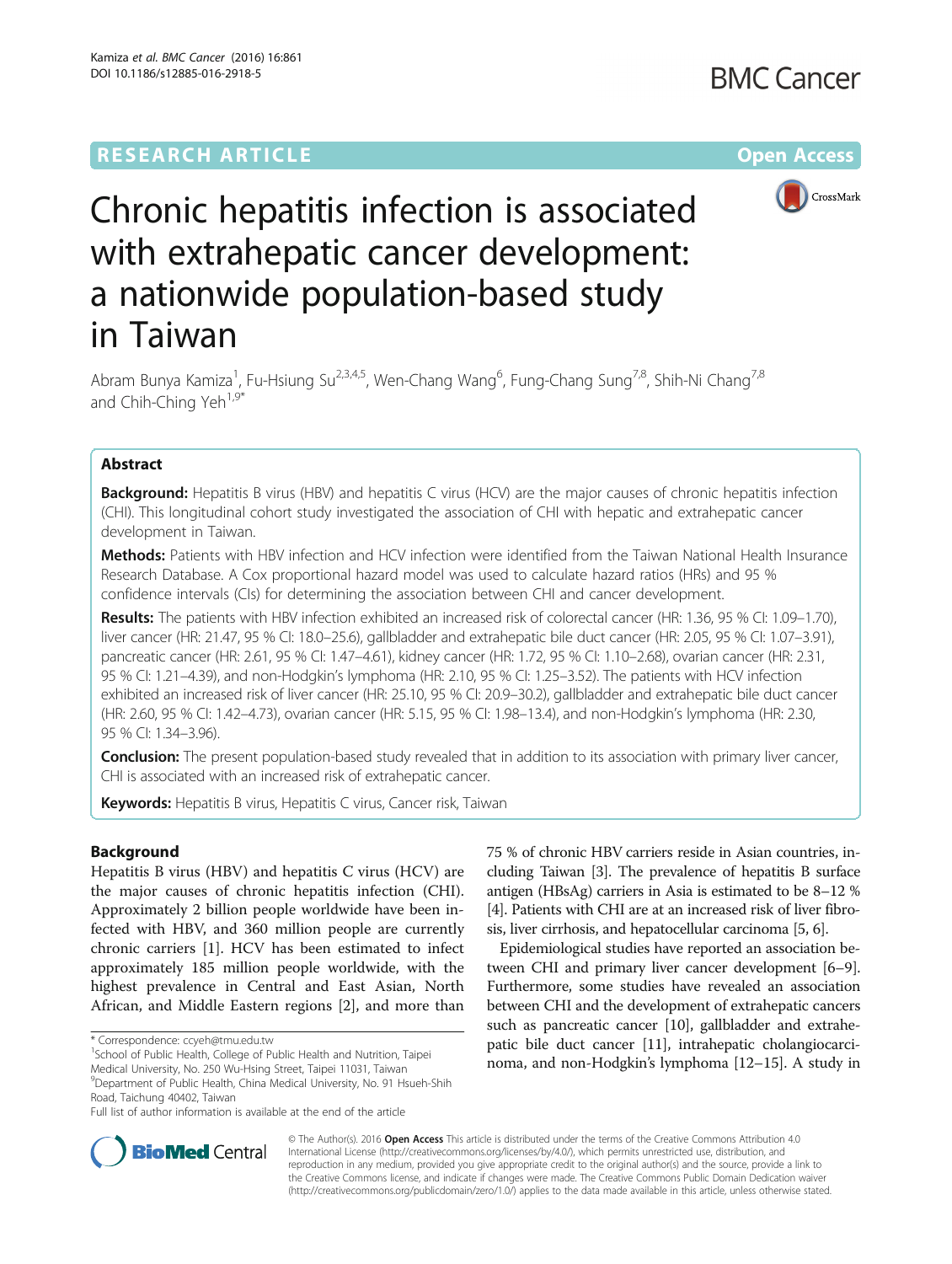Sweden reported an association between chronic HBV infection and upper aerodigestive tract, lung, kidney, skin, and thyroid gland cancers; lymphoma; and leukemia [[16](#page-8-0)]. However, a case–control study in Shanghai, China, demonstrated that patients with HBV had no risk of cancers of the gallbladder, ampulla of Vater, and bile duct [[17](#page-8-0)]. Overall, data on the association between CHI and extrahepatic cancer development in countries with endemic HBV and HCV infection are lacking. Previous studies have been conducted in countries with low prevalence and endemicity; hence, drawing a statistically supported conclusion from their results is difficult [[15](#page-8-0), [17](#page-8-0), [18](#page-8-0)]. Moreover, these studies have focused on the association of HBV or HCV with primary liver cancer; comprehensive data on extrahepatic cancers among patients with CHI are lacking.

This longitudinal cohort study comprehensively investigated the association of CHI with extrahepatic cancer development in Taiwan, using a nationwide populationbased data set. HBV infection is endemic and HCV infection is highly prevalent in Taiwan [[19\]](#page-8-0). In addition, cancer is highly prevalent in Taiwan, making the country an excellent setting for studying the association of CHI with cancer.

#### Methods

#### Data sources

In this study, the Longitudinal Health Insurance Database 2000 (LHID2000) of the National Health Insurance (NHI) program, which was launched in March 1995 to provide affordable healthcare services to all residents of Taiwan, was used. The program covered 93 % of the population in 1997, and the coverage rate increased to approximately 99.9 % by the end of 2014. The National Health Insurance Research Database (NHIRD) is a nationwide database extracted from the claims data of the NHI program for research purposes. This database contains information on inpatient and outpatient medical claims, including prescription and diagnosis records.

The LHID2000, which is a data set of the NHIRD, contains the claims data of one million beneficiaries randomly selected from all of the residents enrolled in the NHI program in 2000. No significant differences have been observed in age, sex, or healthcare costs between the entire population of this data set and all beneficiaries of the NHI program. Approval to use all the claims data and updated registries in the LHID2000 from 2000 to 2011 was received, and the International Classification of Diseases, Ninth Revision, Clinical Modification (ICD-9-CM) was used to identify disease diagnoses in the NHIRD. All data were anonymized upon inclusion in the NHIRD. Notably, this study was exempted from full review by the Institutional Review Board at China Medical University and the Hospital Research Ethics Committee (IRB permit number: CMU-REC-101-012).

#### Study sample

In this study, the association of CHI with hepatic and extrahepatic cancer development among an adult population (≥18 years old) was investigated. The etiologies of other types of chronic hepatitis, such as autoimmune, chemical, and alcohol-related hepatitis, and nonalcoholic fatty liver disease, were excluded. Additionally, the presence of HBsAg was used as the major serum marker for cases of HBV infection recorded in the database. Patients with a history of human immunodeficiency virus (HIV) were excluded to minimize the inclusion of patients with HBV/HIV coinfection with occult HBV infection (i.e., HBsAg-negative patients with persistent HBV infection) [\[20\]](#page-8-0). Therefore, patients with a history of HIV (ICD-9-CM codes 042, 043, 044, V08, and 795.8) and chronic hepatitis (ICD-9-CM codes 571.4, 571.8, 571.9, and 573.3) without mention of HBV (ICD-9-CM codes 070.2, 070.3, and V02.61) or HCV (ICD-9-CM codes 070.41, 070.44, 070.51, 070.54, and V02.62) infection were excluded. The index date for patients with chronic HBV or HCV infection was the first date on which chronic HBV or HCV infection was detected. Patients with a diagnosis of cancer (ICD-9-CM codes 140–208) before the index date were also excluded. After applying the exclusion criteria, 15,888 patients with HBV infection (including 3,519 coinfected with HCV) and 8,830 with HCV infection (including 3,519 coinfected with HBV), who were identified during 2000– 2005, were enrolled in this study as the CHI cohort and followed up until cancer diagnosis or the end of 2011, whichever occurred first. In total, 939,971 insurants without hepatitis and with information on age and sex were identified; after excluding those aged < 18 years who had had HIV or cancer before the index date, 63,552 and 35,320 control participants were identified and included in the non-HBV cohort and non-HCV cohort, respectively. The nonhepatitis cohorts were frequency matched to the CHI cohort at a ratio of 4:1 by age, sex, and index date and year (Fig. [1](#page-2-0)).

Patients newly diagnosed with head and neck cancer (ICD-9-CM codes 140 and 149), esophageal cancer (ICD-9-CM code 150), stomach cancer (ICD-9-CM code 151), colorectal cancer (ICD-9-CM codes 153 and 154), liver cancer (ICD-9-CM code 155), gallbladder and extrahepatic bile duct cancer (ICD-9-CM code 156), pancreatic cancer (ICD-9-CM code 157), lung cancer (ICD-9-CM code 162), melanoma (ICD-9-CM code 172), skin cancer (ICD-9-CM code 173), breast cancer (ICD-9-CM codes 174 and 175), uterine and corpus cancer (ICD-9-CM codes 179 and 182), cervical cancer (ICD-9-CM code 180), ovarian cancer (ICD-9-CM code 183), prostate cancer (ICD-9-CM code 185), bladder cancer (ICD-9-CM code 188), kidney cancer (ICD-9-CM code 189), brain cancer (ICD-9-CM code 191), thyroid cancer (ICD-9-CM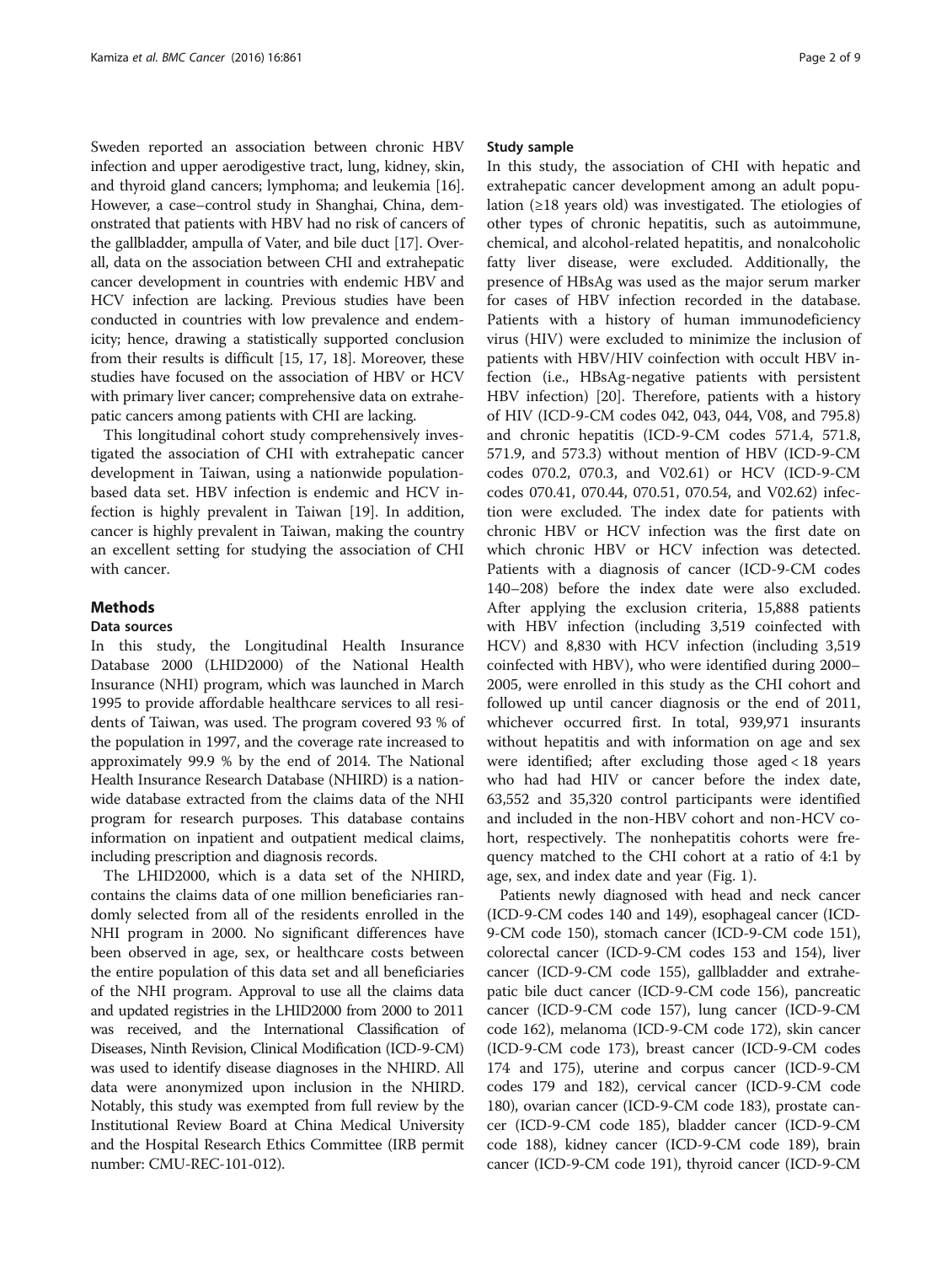<span id="page-2-0"></span>

code 193), non-Hodgkin's lymphoma (ICD-9-CM code 202), myeloma (ICD-9-CM code 203), and leukemia (ICD-9-CM codes 204 and 208) during 2000–2011 were identified from the Registry of Catastrophic Illness Patients. Insurance coverage for catastrophic illnesses is an extension of the NHI program that protects people with serious disease against a devastating financial burden and subsequent impoverishment.

#### Statistical analyses

Pearson's chi-square test was used to compare the distributions of sociodemographic factors and various comorbidities, such as diabetes mellitus, hypertension, and hyperlipidemia, between the CHI cohort and the nonhepatitis cohorts, and the Student  $t$ -test was used to compare the number of outpatient visits between the CHI cohort and the nonhepatitis cohorts. Urbanization was categorized into four levels, with level 1 referring to the most urbanized communities and level 4 to the least urbanized communities. The geographical regions where the patients resided were divided into Northern Taiwan, Central Taiwan, Southern Taiwan, Eastern Taiwan, and the outlying islands. Additionally, the patients' monthly incomes were categorized into four groups: NT\$0, NT\$1– NT\$15,840, NT\$15,841–NT\$25,000, and > NT\$25,000.

The cancer incidence rates were evaluated from the initial follow-up to the end of 2011. The follow-up period (years) was defined as the duration from chronic viral hepatitis identification to cancer diagnoses or

censoring for death, emigration, or withdrawal from the NHI program, whichever occurred first. Poisson regression was used to calculate the incidence rate ratios with 95 % confidence intervals (CIs) for comparison of our HBV or HCV cohorts with the adult population in the LHID2000. Finally, a Cox proportional hazard model was used to calculate hazard ratios (HRs) and 95 % CIs for determining the association between CHI and cancer development. HRs were adjusted for sex, age, geographical region, occupation, level of urbanization, monthly income, the presence of comorbidities, and number of outpatient visits. A p value < 0.05 was considered statistically significant. All statistical analyses were performed using SAS (Version 9.4 for Windows; SAS Institute, Inc., Cary, NC, USA).

#### Results

In our study, the patients with HBV infection were more likely to be laborers, reside in Central and Southern Taiwan, and have a higher monthly income, compared with the patients without HBV infection (Table [1\)](#page-3-0). Moreover, these patients were more likely to have diabetes mellitus, hypertension, and hyperlipidemia. Similarly, the patients with HCV infection were more likely to be laborers, reside in less urbanized areas in Southern Taiwan, and have comorbidities, compared with the patients without HCV infection.

Table [2](#page-4-0) presents the incidence densities of cancers among the patients with CHI. The Poisson regression model revealed that, compared with the adult population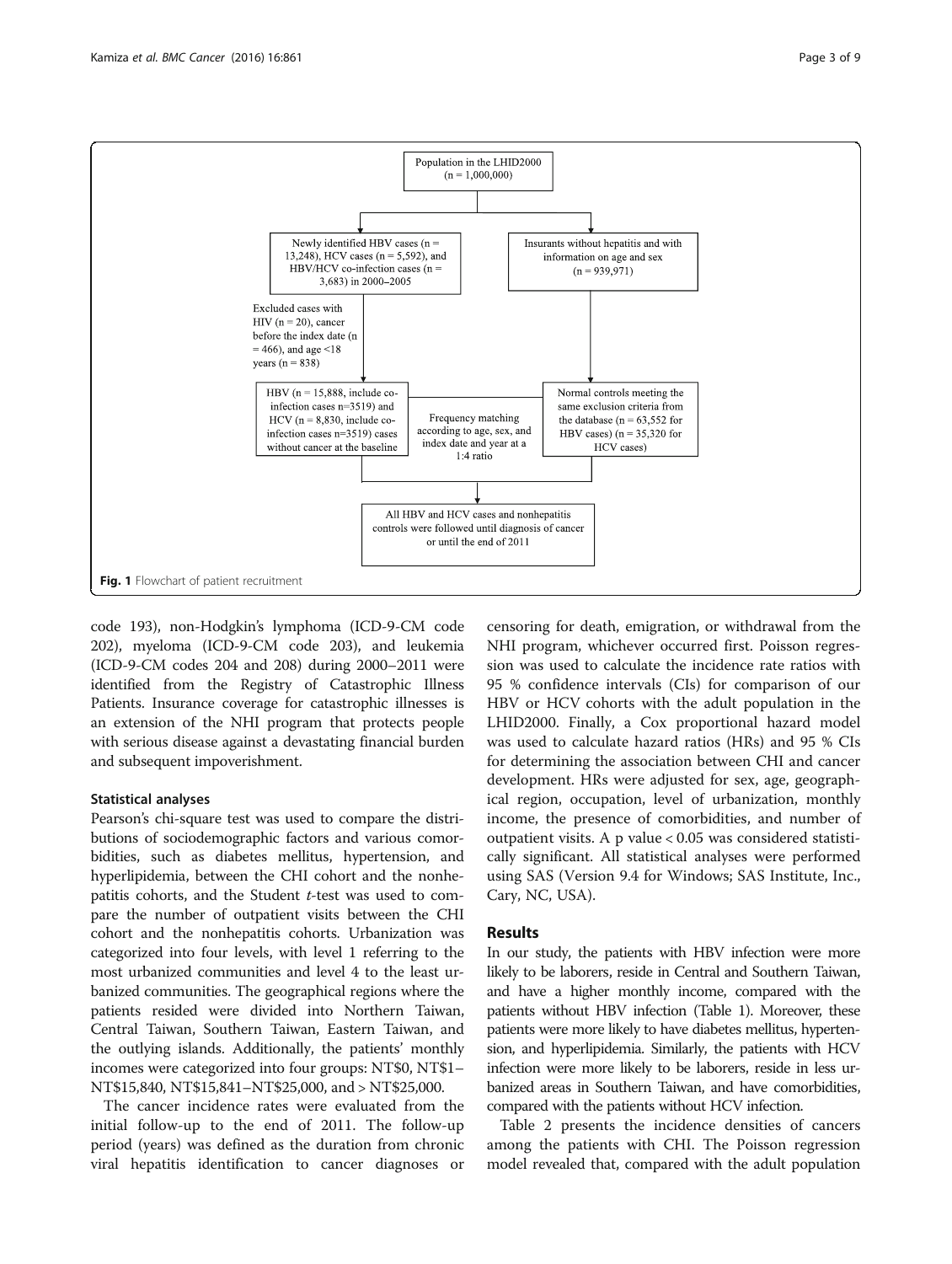|                              | <b>HBV</b>        |        |             |        |          |                          |                         | <b>HCV</b> |        |             |        |          |                          |                       |
|------------------------------|-------------------|--------|-------------|--------|----------|--------------------------|-------------------------|------------|--------|-------------|--------|----------|--------------------------|-----------------------|
| Variable                     | <b>No</b><br>n(%) |        | Yes<br>n(%) |        | $\chi^2$ | df                       | $p$ value               | No<br>n(%) |        | Yes<br>n(%) |        | $\chi^2$ | df                       | $P$ value             |
| Sex                          |                   |        |             |        | 0.00     | $\mathbf{1}$             | 1.000                   |            |        |             |        | 0.00     | $\mathbf{1}$             | 1.000                 |
| Women                        | 26832             | (42.2) | 6708        | (42.2) |          |                          |                         | 16864      | (47.7) | 4216        | (47.7) |          |                          |                       |
| Men                          | 36720             | (57.8) | 9180        | (57.8) |          |                          |                         | 18456      | (52.3) | 4614        | (52.3) |          |                          |                       |
| Age, years                   |                   |        |             |        | 0.00     | 3                        | 1.000                   |            |        |             |        | 0.00     | 3                        | 1.000                 |
| < 50                         | 45564             | (71.7) | 11391       | (71.7) |          |                          |                         | 17116      | (48.5) | 4279        | (48.5) |          |                          |                       |
| $50 - 59$                    | 9308              | (14.6) | 2327        | (14.6) |          |                          |                         | 7284       | (20.6) | 1821        | (20.6) |          |                          |                       |
| $60 - 69$                    | 5896              | (9.3)  | 1474        | (9.3)  |          |                          |                         | 6784       | (19.2) | 1696        | (19.2) |          |                          |                       |
| $\geq 70$                    | 2784              | (4.4)  | 696         | (4.4)  |          |                          |                         | 4136       | (11.7) | 1034        | (11.7) |          |                          |                       |
| Geographical region          |                   |        |             |        | 212.15   | 3                        | < 0.0001                |            |        |             |        | 967.58   | 3                        | < 0.0001              |
| Northern                     | 30226             | (47.6) | 6594        | (41.5) |          |                          |                         | 16176      | (45.8) | 2666        | (30.2) |          |                          |                       |
| Central                      | 12404             | (19.5) | 3401        | (21.4) |          |                          |                         | 6962       | (19.7) | 1882        | (21.3) |          |                          |                       |
| Southern                     | 16079             | (25.3) | 4698        | (29.6) |          |                          |                         | 9110       | (25.8) | 3597        | (40.7) |          |                          |                       |
| Eastern and islands          | 4843              | (7.6)  | 1195        | (7.5)  |          |                          |                         | 3072       | (8.7)  | 685         | (7.8)  |          |                          |                       |
| Occupation                   |                   |        |             |        | 118.28   | $\overline{4}$           | < 0.0001                |            |        |             |        | 277.96   | $\overline{4}$           | < 0.0001              |
| Public                       | 5956              | (9.4)  | 1829        | (11.5) |          |                          |                         | 3519       | (10.0) | 758         | (8.6)  |          |                          |                       |
| Labor                        | 19351             | (30.4) | 5159        | (32.5) |          |                          |                         | 12796      | (36.2) | 4010        | (45.4) |          |                          |                       |
| <b>Business</b>              | 30002             | (47.2) | 7070        | (44.5) |          |                          |                         | 14066      | (39.8) | 2879        | (32.6) |          |                          |                       |
| Low income                   | 256               | (0.4)  | 65          | (0.4)  |          |                          |                         | 183        | (0.5)  | 68          | (0.8)  |          |                          |                       |
| Retired                      | 7987              | (12.6) | 1765        | (11.1) |          |                          |                         | 4756       | (13.5) | 1115        | (12.6) |          |                          |                       |
| Urbanization level           |                   |        |             |        | 94.02    | 3                        | < 0.0001                |            |        |             |        | 428.06   | 3                        | < 0.0001              |
| 1 (highest)                  | 19662             | (30.9) | 4431        | (27.9) |          |                          |                         | 10499      | (29.7) | 1873        | (21.2) |          |                          |                       |
| $\overline{2}$               | 18754             | (29.5) | 4713        | (29.7) |          |                          |                         | 10162      | (28.8) | 2531        | (28.7) |          |                          |                       |
| 3                            | 11896             | (18.7) | 2952        | (18.6) |          |                          |                         | 6314       | (17.9) | 1513        | (17.1) |          |                          |                       |
| 4 (lowest)                   | 13232             | (20.8) | 3791        | (23.9) |          |                          |                         | 8340       | (23.6) | 2912        | (33.0) |          |                          |                       |
| Monthly income, NT\$         |                   |        |             |        | 79.93    | 3                        | < 0.0001                |            |        |             |        | 127.57   | 3                        | < 0.0001              |
| $\circ$                      | 13698             | (21.6) | 3282        | (20.7) |          |                          |                         | 8233       | (23.3) | 1869        | (21.2) |          |                          |                       |
| $1 - 15,840$                 | 7712              | (12.1) | 1633        | (10.3) |          |                          |                         | 4180       | (11.8) | 990         | (11.2) |          |                          |                       |
| 15,841-25,000                | 27135             | (42.7) | 6795        | (42.8) |          |                          |                         | 15717      | (44.5) | 4495        | (50.9) |          |                          |                       |
| > 25,000                     | 15007             | (23.6) | 4178        | (26.3) |          |                          |                         | 7190       | (20.4) | 1476        | (16.7) |          |                          |                       |
| Diabetes mellitus            |                   |        |             |        | 232.42   |                          | < 0.0001                |            |        |             |        | 280.01   |                          | < 0.0001              |
| No                           | 59599             | (93.8) | 14355       | (90.4) |          |                          |                         | 31531      | (89.3) | 7311        | (82.8) |          |                          |                       |
| Yes                          | 3953              | (6.2)  | 1533        | (9.6)  |          |                          |                         | 3789       | (10.7) | 1519        | (17.2) |          |                          |                       |
| Hypertension                 |                   |        |             |        | 88.26    | $\mathbf{1}$             | < 0.0001                |            |        |             |        | 122.42 1 |                          | < 0.0001              |
| No                           | 54129             | (85.2) | 13054       | (82.2) |          |                          |                         | 26215      | (74.2) | 6038        | (68.4) |          |                          |                       |
| Yes                          | 9423              | (14.8) | 2834        | (17.8) |          |                          |                         | 9105       | (25.8) | 2792        | (31.6) |          |                          |                       |
| Hyperlipidemia               |                   |        |             |        | 347.37   | $\overline{\phantom{0}}$ | < 0.0001                |            |        |             |        | 121.67   | $\overline{\phantom{0}}$ | < 0.0001              |
| No                           | 57936             | (91.2) | 13702       | (86.2) |          |                          |                         | 30422      | (86.1) | 7194        | (81.5) |          |                          |                       |
| Yes                          | 5616              | (8.8)  | 2186        | (13.8) |          |                          |                         | 4898       | (13.9) | 1636        | (18.5) |          |                          |                       |
| Outpatient visits, mean (SD) | 12                | (13)   | 16          | (15)   |          |                          | $<$ 0.0001 <sup>a</sup> | 14         | (15)   | 21          | (18)   |          |                          | < 0.0001 <sup>a</sup> |

<span id="page-3-0"></span>Table 1 Baseline characteristics and comorbid conditions in hepatitis cohorts identified in 2000-2005

 $X^2$  Chi-square test, *df* degree of freedom<br><sup>a</sup>t-test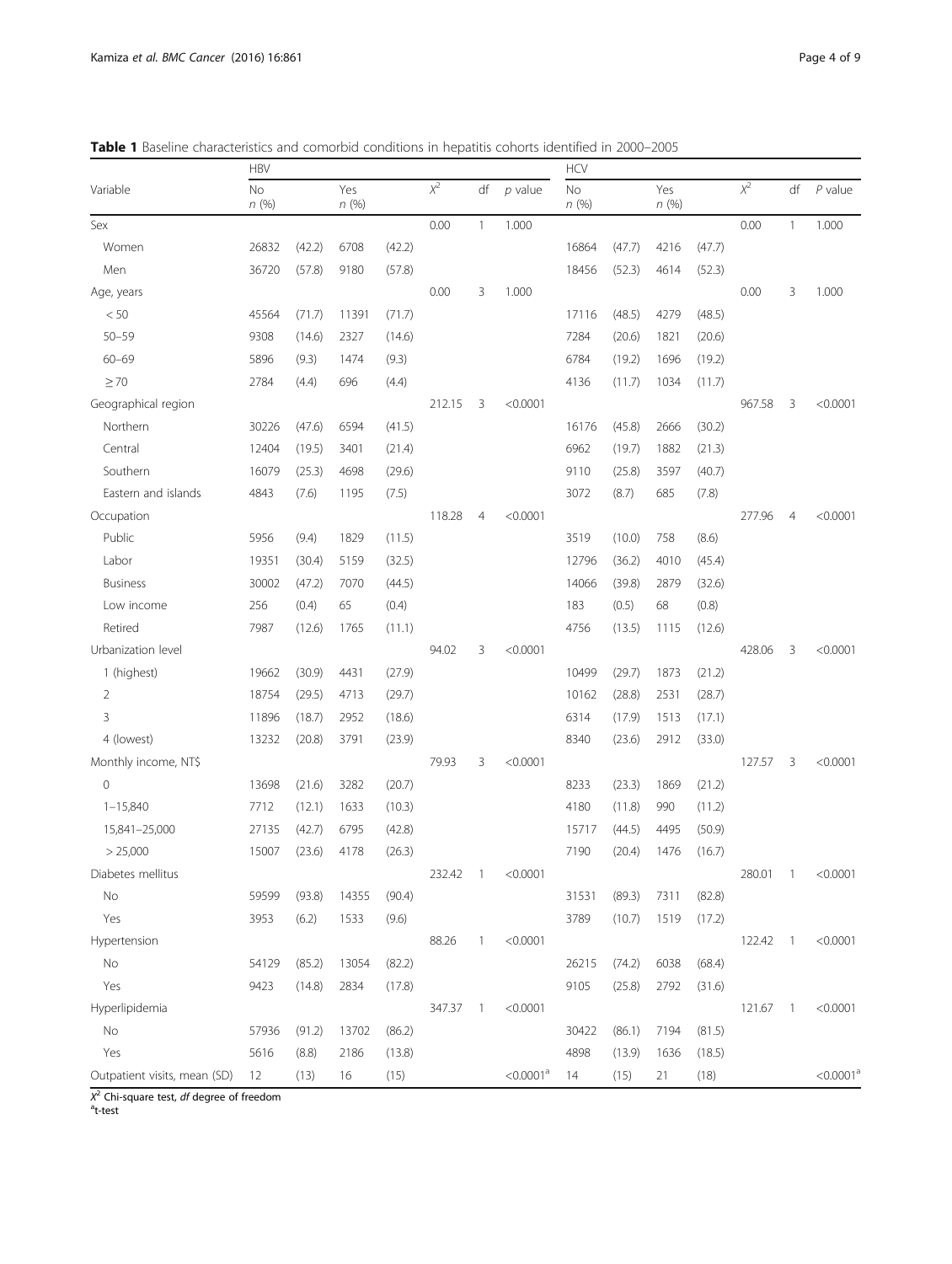<span id="page-4-0"></span>Table 2 Incidence densities of cancers in patients diagnosed with chronic HBV and HCV infection

|                                               | All LHID2000 |                   |                | <b>HBV</b>        |                   |                   | <b>HCV</b>     |                   |                  |                            |
|-----------------------------------------------|--------------|-------------------|----------------|-------------------|-------------------|-------------------|----------------|-------------------|------------------|----------------------------|
| Cancer type                                   | Events       | Rate <sup>a</sup> | Events         | Rate <sup>a</sup> | $IRR^b$           | (95 % CI)         | Events         | Rate <sup>a</sup> | IRR <sup>b</sup> | (95 % CI)                  |
| Overall                                       | 40213        | 36.59             | 1330           | 94.01             | 2.95              | $(2.80 - 3.12)^*$ | 1232           | 163.00            | 3.33             | $(3.15 - 3.53)$            |
| Brain cancer                                  | 509          | 0.46              | 7              | 0.49              | 1.13              | $(0.53 - 2.38)$   | 7              | 0.93              | 1.61             | $(0.76 - 3.39)$            |
| Head and neck cancer                          | 4079         | 3.71              | 66             | 4.67              | 1.23              | $(0.97 - 1.57)$   | 48             | 6.35              | 1.43             | $(1.08 - 1.90)^*$          |
| Thyroid gland cancer                          | 1138         | 1.04              | 24             | 1.70              | 1.78              | $(1.19 - 2.67)^*$ | 13             | 1.72              | 1.53             | $(0.89 - 2.65)$            |
| Esophageal cancer                             | 850          | 0.77              | 15             | 1.06              | 1.45              | $(0.87 - 2.42)$   | 11             | 1.46              | 1.48             | $(0.82 - 2.68)$            |
| Stomach cancer                                | 2247         | 2.04              | 32             | 2.26              | 1.42              | $(1.00 - 2.01)^*$ | 37             | 4.90              | 1.78             | $(1.28 - 2.46)^*$          |
| Colorectal cancer                             | 5890         | 5.36              | 104            | 7.35              | 1.69              | $(1.39 - 2.05)^*$ | 83             | 10.98             | 1.51             | $(1.21 - 1.87)^*$          |
| Liver cancer                                  | 5293         | 4.82              | 770            | 54.43             | 12.89             | $(11.9 - 13.9)^*$ | 782            | 103.46            | 16.26            | $(15.1 - 17.5)^*$          |
| Gallbladder and extrahepatic bile duct cancer | 501          | 0.46              | 14             | 0.99              | 2.80              | $(1.64 - 4.76)^*$ | 18             | 2.38              | 3.81             | $(2.38 - 6.10)^*$          |
| Pancreatic cancer                             | 684          | 0.62              | 19             | 1.34              | 2.73              | $(1.73 - 4.31)^*$ | 17             | 2.25              | 2.66             | $(1.65 - 4.31)^*$          |
| Lung cancer                                   | 4656         | 4.24              | 74             | 5.23              | 1.57              | $(1.25 - 1.97)^*$ | 69             | 9.13              | 1.61             | $1.27 - 2.04$ <sup>*</sup> |
| Kidney cancer                                 | 1065         | 0.97              | 28             | 1.98              | 2.47              | $(1.70 - 3.60)^*$ | 17             | 2.25              | 1.71             | $(1.06 - 2.76)^*$          |
| Bladder cancer                                | 1324         | 1.20              | 24             | 1.70              | 1.83              | $(1.22 - 2.74)^*$ | 24             | 3.18              | 1.98             | $(1.33 - 2.97)^*$          |
| Uterine and corpus cancer <sup>c</sup>        | 600          | 1.10              | 14             | 2.29              | 2.12              | $(1.25 - 3.61)^*$ | 11             | 2.98              | 2.17             | $(1.19 - 3.93)^*$          |
| Cervical cancer <sup>c</sup>                  | 1877         | 3.43              | 10             | 1.64              | 0.51              | $(0.27 - 0.95)$   | 11             | 2.98              | 0.62             | $(0.34 - 1.12)$            |
| Ovarian cancer <sup>c</sup>                   | 592          | 1.08              | 15             | 2.45              | 2.29              | $(1.37 - 3.82)^*$ | 8              | 2.16              | 1.67             | $(0.83 - 3.35)$            |
| Prostate cancer <sup>d</sup>                  | 1820         | 3.30              | 30             | 3.73              | 1.83              | $(1.28 - 2.63)^*$ | 24             | 6.21              | 1.55             | $(1.04 - 2.32)^*$          |
| Breast cancer <sup>c</sup>                    | 4695         | 8.58              | 74             | 12.10             | 1.43              | $(1.14 - 1.80)^*$ | 46             | 12.45             | 1.17             | $(0.87 - 1.56)$            |
| Melanoma                                      | 136          | 0.12              | 0              |                   | $\qquad \qquad -$ |                   | $\overline{2}$ | 0.26              | 1.58             | $(0.39 - 6.37)$            |
| Skin cancer                                   | 619          | 0.56              | 15             | 1.06              | 2.44              | $(1.46 - 4.08)^*$ | 11             | 1.46              | 1.90             | $(1.04 - 3.44)^*$          |
| Non-Hodgkin's lymphoma                        | 738          | 0.67              | 22             | 1.56              | 2.58              | $(1.69 - 3.94)^*$ | 20             | 2.65              | 3.01             | $(1.93 - 4.69)^*$          |
| Myeloma                                       | 218          | 0.20              | $\overline{2}$ | 0.14              | 0.87              | $(0.22 - 3.49)$   | 3              | 0.40              | 1.47             | $(0.47 - 4.60)$            |
| Leukemia                                      | 682          | 0.62              | 15             | 1.06              | 1.82              | $(1.09 - 3.04)^*$ | 7              | 0.93              | 1.19             | $(0.56 - 2.50)$            |

IRR incidence rate ratio

<sup>a</sup>Per 10,000 person-years

**b**Adjusted for sex and age

in the LHID2000, the patients with HBV or HCV infection exhibited an increased risk of liver cancer (HR: 12.89, 95 % CI: 11.9–13.9 or HR: 16.26, 95 % CI: 15.1–17.5, respectively). In addition, HBV infection was associated with an increased risk of developing thyroid gland cancer, stomach cancer, colorectal cancer, gallbladder and extrahepatic bile duct cancer, pancreatic cancer, lung cancer, kidney cancer, bladder cancer, uterine and corpus cancer, ovarian cancer, prostate cancer, breast cancer, skin cancer, non-Hodgkin's lymphoma, and leukemia. Similarly, HCV infection was associated with an increased risk of developing head and neck cancer, stomach cancer, colon and rectum cancer, gallbladder and bile duct cancer, pancreatic cancer, lung cancer, kidney cancer, bladder cancer, uterine cancer, prostate cancer, skin cancer, and non-Hodgkin's lymphoma.

Compared with their corresponding nonhepatitis cohorts, the overall adjusted HRs for the risk of various

cancers were 2.67 (95 % CI: 2.49–2.86) and 2.83 (95 % CI: 2.63–3.05) for the HBV and HCV cohorts, respectively (Table [3\)](#page-5-0). Specifically, the patients with HBV infection exhibited an increased risk of colorectal cancer (HR: 1.36, 95 % CI: 1.09–1.70), liver cancer (HR: 21.47, 95 % CI: 18.0–25.6), gallbladder and extrahepatic bile cancer (HR: 2.05, 95 % CI: 1.07–3.91), pancreatic cancer (HR: 2.61, 95 % CI: 1.47–4.61), kidney cancer (HR: 1.72, 95 % CI: 1.10–2.68), ovarian cancer (HR: 2.31, 95 % CI: 1.21–4.39), and non-Hodgkin's lymphoma (HR: 2.10, 95 % CI: 1.25–3.52). Further analysis revealed that HCV was also a significant risk factor for liver cancer (HR: 25.10, 95 % CI: 20.9–30.2), gallbladder and extrahepatic bile duct cancer (HR: 2.60, 95 % CI: 1.42–4.73), ovarian cancer (HR: 5.15, 95 % CI: 1.98–13.4), and non-Hodgkin's lymphoma (HR: 2.30, 95 % CI: 1.34–3.96).

Furthermore, we analyzed our data after excluding those with HBV/HCV coinfection. The patients with

c Women only <sup>d</sup>Men only

 $*_{p<} 0.05$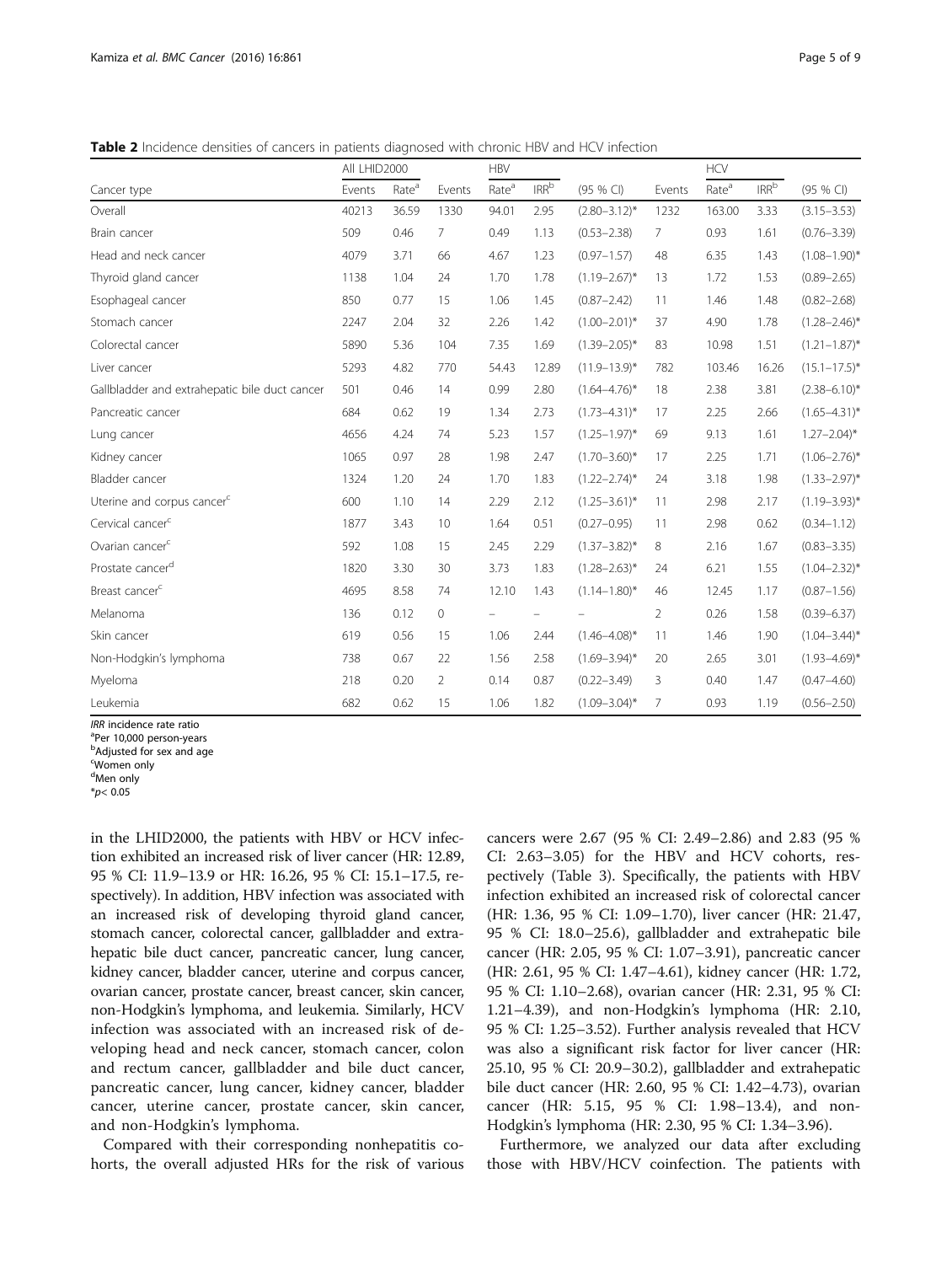#### <span id="page-5-0"></span>Table 3 Hazard ratios for developing cancer in patients with CHI

|                                               | <b>HBV</b> |                |                          |                            | <b>HCV</b> |                |           |                           |  |
|-----------------------------------------------|------------|----------------|--------------------------|----------------------------|------------|----------------|-----------|---------------------------|--|
|                                               | No         | Yes            |                          |                            |            | Yes            |           |                           |  |
| Cancer type                                   | Cases      | Cases          | HR                       | $(95 % Cl)^{a}$            | Cases      | Cases          | <b>HR</b> | (95 % CI) <sup>a</sup>    |  |
| Overall                                       | 2,139      | 1,330          | 2.67                     | $(2.49 - 2.86)^{+}$        | 1,893      | 1,232          | 2.83      | $(2.63 - 3.05)^{+}$       |  |
| Brain cancer                                  | 30         | 7              | 1.04                     | $(0.45 - 2.39)$            | 18         | 7              | 1.67      | $(0.68 - 4.15)$           |  |
| Head and neck cancer                          | 288        | 66             | 0.96                     | $(0.73 - 1.26)$            | 171        | 48             | 1.13      | $(0.81 - 1.57)$           |  |
| Thyroid gland cancer                          | 61         | 24             | 1.50                     | $(0.93 - 2.42)$            | 44         | 13             | 1.18      | $(0.62 - 2.24)$           |  |
| Esophageal cancer                             | 54         | 15             | 1.42                     | $(0.79 - 2.54)$            | 46         | 11             | 1.24      | $(0.63 - 2.43)$           |  |
| Stomach cancer                                | 132        | 32             | 1.11                     | $(0.75 - 1.65)$            | 122        | 37             | 1.41      | $(0.96 - 2.06)$           |  |
| Colorectal cancer                             | 341        | 104            | 1.36                     | $(1.09 - 1.70)^{+}$        | 327        | 83             | 1.07      | $(0.84 - 1.38)$           |  |
| Liver cancer                                  | 155        | 770            | 1.47                     | $(18.0 - 25.6)^{\ddagger}$ | 137        | 782            | 25.10     | $(20.9 - 30.2)^{+}$       |  |
| Gallbladder and extrahepatic bile duct cancer | 30         | 14             | 2.05                     | $(1.07 - 3.91)^*$          | 32         | 18             | 2.60      | $(1.42 - 4.73)^{T}$       |  |
| Pancreatic cancer                             | 35         | 19             | 2.61                     | $(1.47 - 4.61)^{\dagger}$  | 55         | 17             | 1.51      | $(0.86 - 2.65)$           |  |
| Lung cancer                                   | 292        | 74             | 1.11                     | $(0.86 - 1.44)$            | 318        | 69             | 0.93      | $(0.71 - 1.21)$           |  |
| Kidney cancer                                 | 69         | 28             | 1.72                     | $(1.10 - 2.68)^*$          | 68         | 17             | 0.99      | $(0.57 - 1.71)$           |  |
| Bladder cancer                                | 80         | 24             | 1.24                     | $(0.78 - 1.97)$            | 87         | 24             | 1.20      | $(0.75 - 1.90)$           |  |
| Uterine and corpus cancer <sup>b</sup>        | 43         | 14             | 1.28                     | $(0.69 - 2.37)$            | 26         | 11             | 1.82      | $(0.87 - 3.78)$           |  |
| Cervical cancer <sup>b</sup>                  | 62         | 10             | 0.74                     | $(0.38 - 1.46)$            | 62         | 11             | 0.81      | $(0.42 - 1.56)$           |  |
| Ovarian cancer <sup>b</sup>                   | 27         | 15             | 2.31                     | $(1.21 - 4.39)^*$          | 10         | 8              | 5.15      | $(1.98 - 13.4)^{\dagger}$ |  |
| Prostate cancer <sup>c</sup>                  | 134        | 30             | 0.95                     | $(0.64 - 1.42)$            | 136        | 24             | 0.81      | $(0.52 - 1.27)$           |  |
| Breast cancer <sup>b</sup>                    | 256        | 74             | 1.25                     | $(0.96 - 1.62)$            | 197        | 46             | 1.08      | $(0.78 - 1.50)$           |  |
| Melanoma                                      | 14         | $\circ$        | $\overline{\phantom{0}}$ |                            | 12         | $\overline{2}$ | 0.78      | $(0.17 - 3.60)$           |  |
| Skin cancer                                   | 37         | 15             | 1.46                     | $(0.79 - 2.69)$            | 37         | 11             | 1.09      | $(0.54 - 2.17)$           |  |
| Non-Hodgkin's lymphoma                        | 45         | 22             | 2.10                     | $(1.25 - 3.52)^{T}$        | 45         | 20             | 2.30      | $(1.34 - 3.96)^{\dagger}$ |  |
| Myeloma                                       | 12         | $\overline{2}$ | 0.93                     | $(0.20 - 4.25)$            | 13         | 3              | 1.15      | $(0.32 - 4.20)$           |  |
| Leukemia                                      | 43         | 15             | 1.44                     | $(0.79 - 2.61)$            | 25         | 7              | 1.21      | $(0.51 - 2.87)$           |  |

\*p < 0.05,  $^{\dagger}p$  < 0.001,  $^{\dagger}p$  < 0.0001

<sup>a</sup>Adjusted for sex, age, geographical region, occupation, level of urbanization, monthly income, the presence of comorbidities, and number of outpatient visits Women only

<sup>c</sup>Men only

only HBV infection exhibited an increased risk of colorectal cancer (HR: 1.51, 95 % CI: 1.15–1.98), liver cancer (HR: 18.9, 95 % CI: 15.2–23.6), kidney cancer (HR: 1.81, 95 % CI: 1.10–3.01), and non-Hodgkin's lymphoma (HR: 2.22, 95 % CI: 1.18–4.18), whereas the patients with HCV exhibited an increased risk of liver cancer (HR: 23.28, 95 % CI: 18.4–29.5), gallbladder and extrahepatic bile duct cancer (HR: 2.53, 95 % CI: 1.17–5.48), and non-Hodgkin's lymphoma (HR: 2.66, 95 % CI: 1.34–5.27) (Table [4\)](#page-6-0).

#### **Discussion**

The present population-based study revealed that CHI is associated with an increased risk of extrahepatic cancer in Taiwan. Approximately 15.4 % of the global cancer burden can be attributed to five infectious agents, namely Epstein–Barr virus, human papillomavirus, HBV, HCV, and Helicobacter pylori [\[21](#page-8-0)]. HBV, an enveloped DNA virus from the hepadnavirus family, has a high affinity for hepatocytes. In Asia, where HBV infection is highly endemic, vertical transmission is the main route of HBV exposure. By contrast, HCV is an RNA virus from the flavivirus family that is commonly transmitted horizontally through contaminated blood, blood products, and intravenous drug use.

The association between CHI and primary liver cancer has been extensively documented [\[7](#page-8-0), [22](#page-8-0)–[24](#page-8-0)], and in this study, the patients with CHI exhibited an increased risk of liver cancer. However, the mechanism by which hepatitis viruses cause liver cancer remains unclear. It has been suggested that hepatitis viruses cause genomic instability through integration into human chromosomes, which causes the chromosomal rearrangement of cellular genes and increases the likelihood of hepatocarcinogenesis [\[25](#page-8-0)]. Furthermore, patients with CHI are at an increased risk of non-Hodgkin's lymphoma [[12](#page-8-0)–[15](#page-8-0)]. In this study, the patients with CHI exhibited a higher risk of non-Hodgkin's lymphoma than the nonhepatitis cohorts.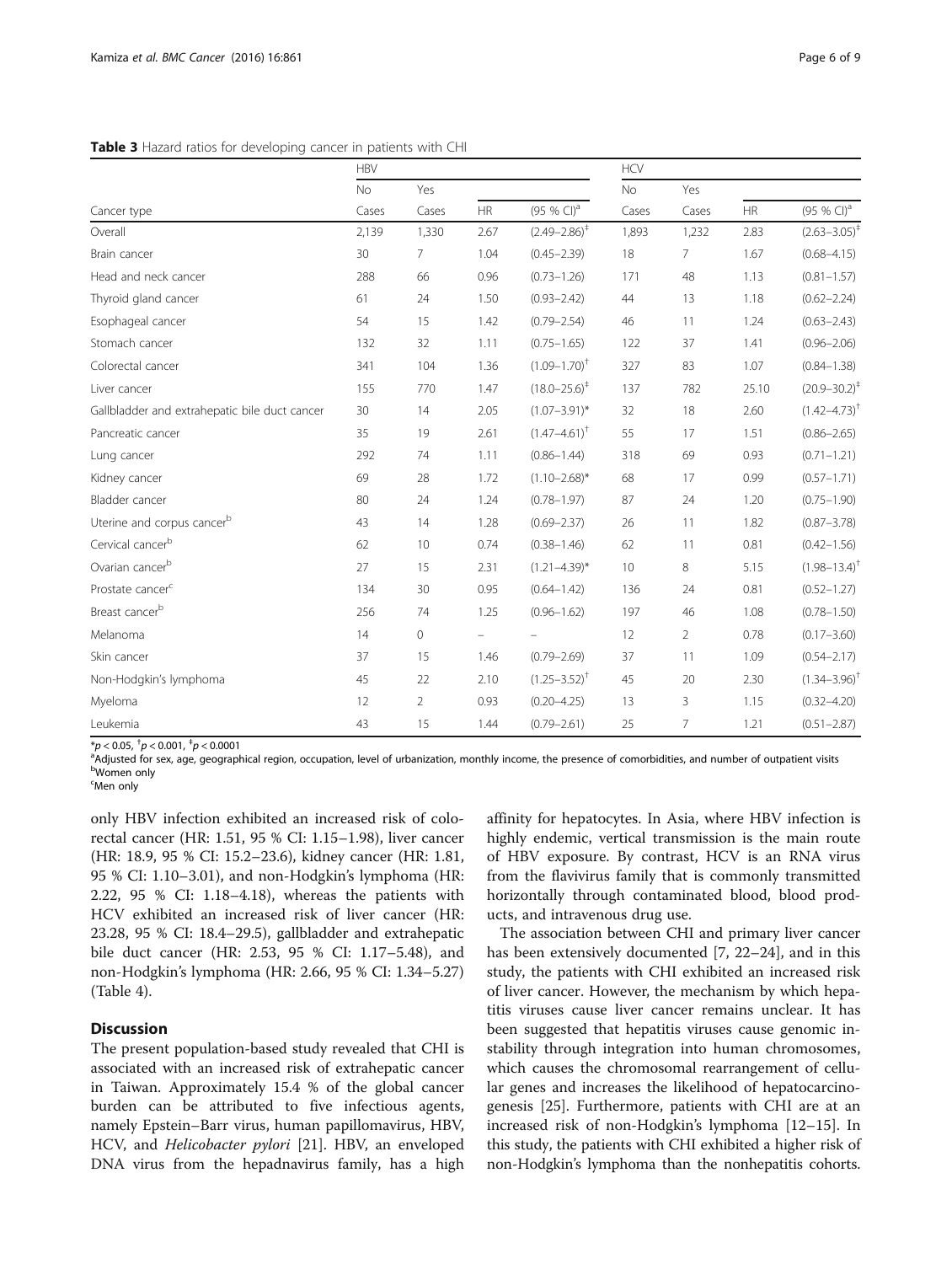<span id="page-6-0"></span>Table 4 Hazard ratios for developing cancer in patients with CHI after excluding HBV/HCV coinfected patients

|                                               | <b>HBV</b> |                     |                          |                            | <b>HCV</b> |                |       |                        |
|-----------------------------------------------|------------|---------------------|--------------------------|----------------------------|------------|----------------|-------|------------------------|
|                                               | <b>No</b>  | Yes                 |                          |                            | <b>No</b>  | Yes            |       |                        |
| Cancer type                                   | Cases      | Cases               | HR                       | (95 % CI) <sup>a</sup>     | Cases      | Cases          | HR    | (95 % CI) <sup>a</sup> |
| Overall                                       | 1,517      | 829                 | 2.34                     | $(2.15 - 2.55)^{+}$        | 1,174      | 731            | 2.71  | $(2.47 - 2.99)^{+}$    |
| Brain cancer                                  | 21         | $\overline{4}$      | 0.85                     | $(0.29 - 2.51)$            | 13         | 4              | 1.51  | $(0.48 - 4.77)$        |
| Head and neck cancer                          | 233        | 47                  | 0.84                     | $(0.61 - 1.16)$            | 107        | 29             | 1.06  | $(0.70 - 1.62)$        |
| Thyroid gland cancer                          | 53         | 20                  | 1.41                     | $(0.84 - 2.38)$            | 23         | 9              | 1.62  | $(0.73 - 3.61)$        |
| Esophageal cancer                             | 42         | 13                  | 1.47                     | $(0.78 - 2.76)$            | 22         | 9              | 2.08  | $(0.93 - 4.65)$        |
| Stomach cancer                                | 78         | 18                  | 1.01                     | $(0.60 - 1.69)$            | 76         | 23             | 1.38  | $(0.85 - 2.24)$        |
| Colorectal cancer                             | 212        | 72                  | 1.51                     | $(1.15 - 1.98)^{+}$        | 204        | 51             | 1.09  | $(0.79 - 1.49)$        |
| Liver cancer                                  | 102        | 439                 | 18.9                     | $(15.2 - 23.6)^{\ddagger}$ | 86         | 451            | 23.28 | $(18.4 - 29.5)^{+}$    |
| Gallbladder and extrahepatic bile duct cancer | 20         | 7                   | 1.56                     | $(0.65 - 3.73)$            | 19         | 11             | 2.53  | $(1.17 - 5.48)^*$      |
| Pancreatic cancer                             | 33         | 13                  | 1.69                     | $(0.88 - 3.23)$            | 32         | 11             | 1.68  | $(0.82 - 3.41)$        |
| Lung cancer                                   | 198        | 48                  | 1.07                     | $(0.78 - 1.47)$            | 212        | 43             | 0.87  | $(0.62 - 1.21)$        |
| Kidney cancer                                 | 52         | 22                  | 1.81                     | $(1.10 - 3.01)^*$          | 47         | 11             | 0.98  | $(0.49 - 1.93)$        |
| Bladder cancer                                | 67         | 13                  | 0.87                     | $(0.48 - 1.58)$            | 65         | 13             | 0.91  | $(0.50 - 1.68)$        |
| Uterine and corpus cancerb                    | 33         | 11                  | 1.26                     | $(0.63 - 2.50)$            | 25         | 8              | 1.61  | $(0.71 - 3.67)$        |
| Cervical cancer <sup>b</sup>                  | 42         | 10                  | 1.10                     | $(0.55 - 2.21)$            | 32         | 11             | 1.52  | $(0.75 - 3.08)$        |
| Ovarian cancer <sup>b</sup>                   | 23         | 8                   | 1.35                     | $(0.60 - 3.07)$            | 10         | $\mathbf{1}$   | 0.58  | $(0.07 - 4.62)$        |
| Prostate cancer <sup>c</sup>                  | 96         | 22                  | 0.93                     | $(0.58 - 1.49)$            | 82         | 16             | 0.84  | $(0.48 - 1.46)$        |
| Breast cancer <sup>b</sup>                    | 192        | 53                  | 1.15                     | $(0.84 - 1.56)$            | 92         | 25             | 1.24  | $(0.78 - 1.95)$        |
| Melanoma                                      | 11         | $\mathsf{O}\xspace$ | $\overline{\phantom{0}}$ |                            | 7          | $\overline{2}$ | 1.48  | $(0.29 - 7.56)$        |
| Skin cancer                                   | 27         | 13                  | 1.90                     | $(0.97 - 3.73)$            | 24         | 9              | 1.35  | $(0.61 - 2.99)$        |
| Non-Hodgkin's lymphoma                        | 29         | 15                  | 2.22                     | $(1.18 - 4.18)^*$          | 27         | 13             | 2.66  | $(1.34 - 5.27)^{T}$    |
| Myeloma                                       | 9          | $\overline{2}$      | 1.04                     | $(0.22 - 4.90)$            | 5          | 3              | 3.25  | $(0.73 - 14.5)$        |
| Leukemia                                      | 35         | 10                  | 1.24                     | $(0.61 - 2.52)$            | 22         | $\overline{2}$ | 0.35  | $(0.08 - 1.53)$        |

\*p < 0.05,  $^{\dagger}p$  < 0.001,  $^{\dagger}p$  < 0.0001

<sup>a</sup>Adjusted for sex, age, geographical region, occupation, level of urbanization, monthly income, the presence of comorbidities, and number of outpatient visits b<sub>Women</sub> only

<sup>c</sup>Men only

This finding supports and extends previous reports of a significant association between CHI and non-Hodgkin's lymphoma. Moreover, the patients with CHI exhibited an increased risk of gallbladder and extrahepatic bile duct cancer, which confirms that patients with CHI are at an increased risk of cancer [\[11](#page-8-0)].

In addition to the well-established association between CHI and primary liver cancer, our results indicated that HBV infection is associated with an increased risk of pancreatic cancer. However, the association was nonsignificant after excluding the patients with HBV/HCV coinfection. This observation is attributed to the small sample size for pancreatic cancer; hence, statistical power was decreased. The pancreas serves as a potential reservoir of hepatitis viruses because of its close proximity to the liver, and the blood vessels and ducts it shares with the liver [[26](#page-8-0)]. Thus, the increased risk of pancreatic cancer among the patients with HBV can be attributed to these two factors. Moreover, previous meta-analyses

have reported an increased risk of pancreatic cancer among patients with HBV infection [[27, 28](#page-8-0)], which corroborate our findings.

In the present study, other cancers such as kidney cancer, colorectal cancer, and ovarian cancer were also associated with CHI. Sundquist et al. determined that there was an increased incidence of kidney cancer among patients with HBV, substantiating our results [[16](#page-8-0)]. Nevertheless, the increased risk of kidney cancer observed here is a novel finding that requires further investigation. Only a few studies have investigated the association between CHI and colorectal cancer, and they have reported inconsistent findings [[18, 29\]](#page-8-0). Rustagi et al. demonstrated that HCV is an independent risk factor for colorectal adenoma, and reported that HCV is associated with a 2.04-fold higher risk of colorectal cancer [[29\]](#page-8-0). By contrast, in this study, we only observed this association among the patients with HBV. In addition, previous studies have suggested that X protein from HBV can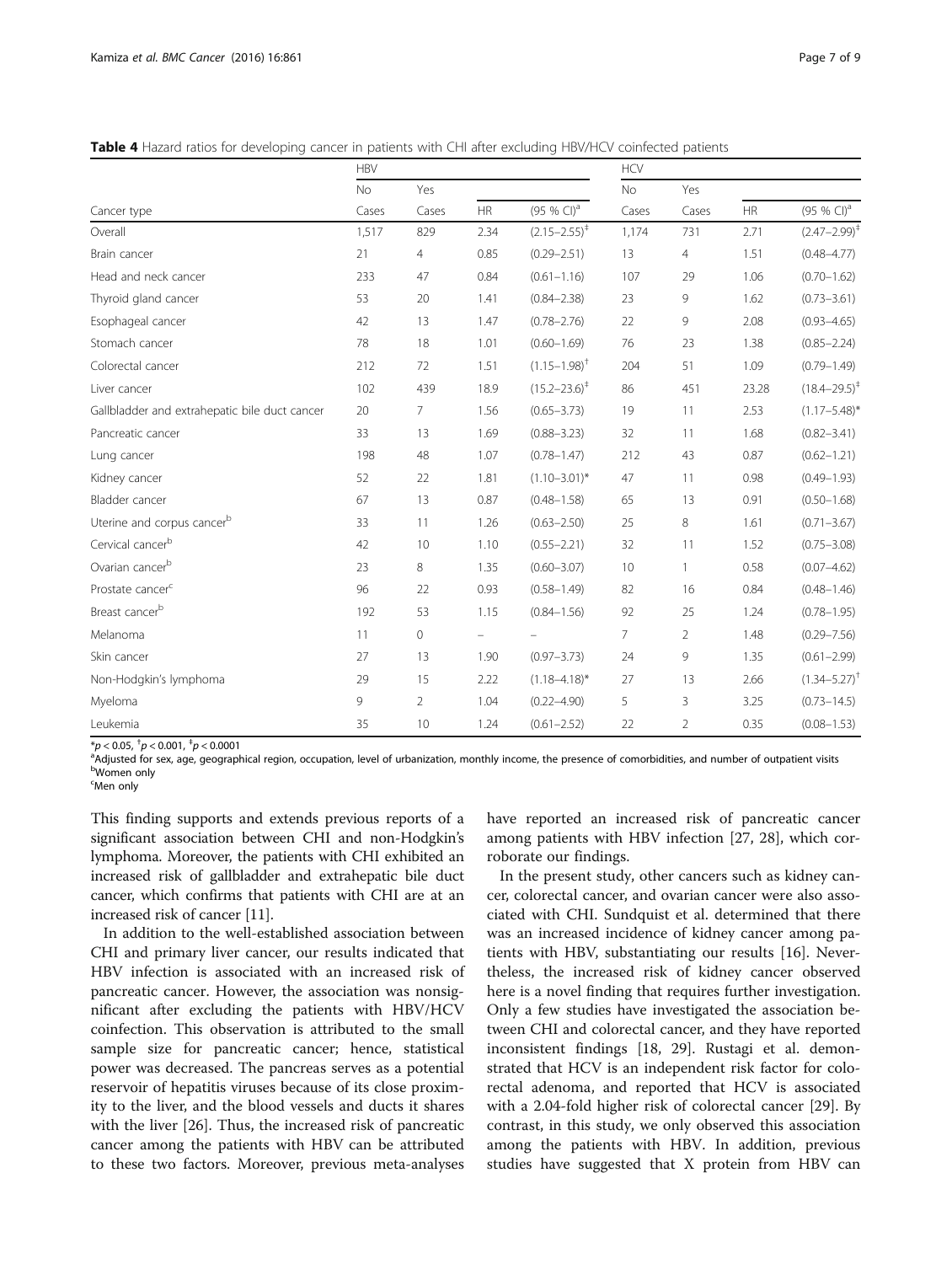<span id="page-7-0"></span>bind and interfere with the components of the DNA repair machinery and p53 tumor suppressor in response to DNA damage, thereby increasing the risk of colorectal cancer [[18](#page-8-0), [30](#page-8-0)]. In addition, the HBV X protein has been reported to be highly expressed in the ovarian cancer cells of Chinese women, implying that it may be involved in the carcinogenesis of ovarian cancer [\[31](#page-8-0)]. However, the association between CHI and the aforementioned cancers was nonsignificant after excluding the patients with HBV/HCV coinfection, which reduced the statistical power of the study.

By contrast, Mahale et al. and Lee et al. have argued that there is an increased risk of head and neck, prostate, and esophageal cancers among patients with HCV [[32, 33\]](#page-8-0). However, a nonsignificant association was observed between CHI and these cancers in this study, which is consistent with the findings of similar research in the United States [[34](#page-8-0), [35](#page-8-0)]. This discrepancy can be attributed to the control group selected by Mahale et al., which included patients diagnosed with lung, esophageal, and urinary bladder cancers [\[32](#page-8-0)]. Moreover, the novel findings reported by Lee et al. can be attributed to the study's small sample size for esophageal and prostate cancers [\[33](#page-8-0)].

A major strength of the present study is that it analyzed a large cohort of patients identified from the NHIRD, covering nearly the entire population of Taiwan. Only patients diagnosed with HIV infection, alcohol-related hepatitis, and autoimmune hepatitis were excluded, to prevent the confounding effects of these diseases from skewing our results. However, this study has some limitations. First, the NHIRD does not contain detailed information about patients' smoking habits, alcohol consumption, family cancer history, body mass index, nutritional status, environmental exposure to chemicals, or history of substance use; therefore, we could not rule out the potential confounding effects of these factors. Another limitation is the small sample size for specific rare cancers, which reduced the statistical power of this study.

#### Conclusions

In addition to the well-established association between CHI and primary liver cancer, the present populationbased cohort study revealed that CHI is associated with an increased risk of extrahepatic cancers of the colon and rectum, gallbladder and extrahepatic bile ducts, pancreas, kidneys, and ovaries, as well as non-Hodgkin's lymphoma.

#### Abbreviations

CHI: Chronic hepatitis infection; CI: Confidence interval; HBsAg: Hepatitis B surface antigen; HBV: Hepatitis B virus; HCV: Hepatitis C virus; HIV: Human immunodeficiency virus; HR: Hazard ratio; ICD-9-CM: International classification of diseases, ninth revision, clinical modification; LHID2000: Longitudinal health insurance database 2000; NHI: National health insurance; NHIRD: National Health insurance research database

#### Acknowledgment

We would like to thank Taiwan National Health Insurance Research Database for providing the data set used in this study.

#### Funding

This study was supported in part by grants from the Taiwan Ministry of Health and Welfare Clinical Trial and Research Center of Excellence (MOHW104-TDU-B-212-113002, MOHW105-TDU-B-212-133019), China Medical University Hospital, the Academia Sinica Taiwan Biobank Stroke Biosignature Project (BM104010092), the NRPB Stroke Clinical Trial Consortium (MOST 103- 2325-B-039-006), and Taipei Medical University (TMU-NTUST-103-11). The funders had no role in study design, data collection and analysis, decision to publish, or preparation of the manuscript.

#### Availability of data and material

All data are available from the NHIRD of Taiwan [\(http://nhird.nhri.org.tw/\)](http://nhird.nhri.org.tw/). Requests for data can be sent as a formal proposal to the NHIRD.

#### Authors' contributions

ABK, FHS, and CCY conceived and designed the experiments. ABK, FHS, WCW, FCS, SNC, and CCY performed the experiments. WCW, FCS, and SNC analyzed the data. WCW, FCS, SNC, and CCY contributed reagents, materials, and analysis tools. ABK and CCY wrote the paper. All authors directly participated in the planning, execution, or analysis of the study, and read and approved the final version submitted.

#### Competing interests

The authors declare that they have no competing interests.

#### Consent for publication

Not applicable.

#### Ethics approval and consent to participate

This study was exempted from a full review by the Institutional Review Board of China Medical University and the Hospital Research Ethics Committee (IRB permit number: CMU-REC-101-012).

#### Author details

<sup>1</sup>School of Public Health, College of Public Health and Nutrition, Taipei Medical University, No. 250 Wu-Hsing Street, Taipei 11031, Taiwan. 2 Department of Family Medicine, School of Medicine, College of Medicine, Taipei Medical University, No. 250 Wu-Hsing Street, Taipei 11031, Taiwan. <sup>3</sup>Department of Family Medicine, Taipei Medical University Hospital, No. 252 Wu-Hsing Street, Taipei 11031, Taiwan. <sup>4</sup>Master Program in Long-Term Care, College of Nursing, Taipei Medical University, No. 250 Wu-Hsing Street, Taipei 11031, Taiwan. <sup>5</sup>School of Medicine, Flinders University, Bedford Park Australia. <sup>6</sup>The Ph.D. Program for Translational Medicine, College of Medical Science and Technology, Taipei Medical University, No. 250 Wu-Hsing Street, Taipei 11031, Taiwan. <sup>7</sup>Management Office for Health Data, China Medical University Hospital, No. 2 Yude Road, Taichung 40402, Taiwan. <sup>8</sup>Graduate Institute of Clinical Medical Science, School of Medicine, College of Medicine, China Medical University, No. 91 Hsueh-Shih Road, Taichung 40402, Taiwan. 9 Department of Public Health, China Medical University, No. 91 Hsueh-Shih Road, Taichung 40402, Taiwan.

# Received: 13 July 2016 Accepted: 31 October 2016<br>Published online: 08 November 2016

#### References

- 1. World Health Organization. Hepatitis B vaccines. Wkly Epidemiol Rec. 2009;40:405–20.
- 2. World Health Organization. Guidelines for the Screening, Care and Treatment of Persons with Hepatitis C Infection. Geneva: World Health Organization; 2014. Available from: [http://www.ncbi.nlm.nih.gov/books/](http://www.ncbi.nlm.nih.gov/books/NBK263483/) [NBK263483/](http://www.ncbi.nlm.nih.gov/books/NBK263483/). Accessed 4 Nov 2015.
- 3. Gust ID. Epidemiology of hepatitis B infection in the Western Pacific and South East Asia. Gut. 1996;38 Suppl 2:S18–23.
- 4. Huang H, Hu XF, Zhao FH, Garland SM, Bhatla N, Qiao YL. Estimation of Cancer Burden Attributable to Infection in Asia. J Epidemiol. 2015;25:626–38.
- 5. Lok ASF. Chronic hepatitis B. N Engl J Med. 2002;346:1682–3.